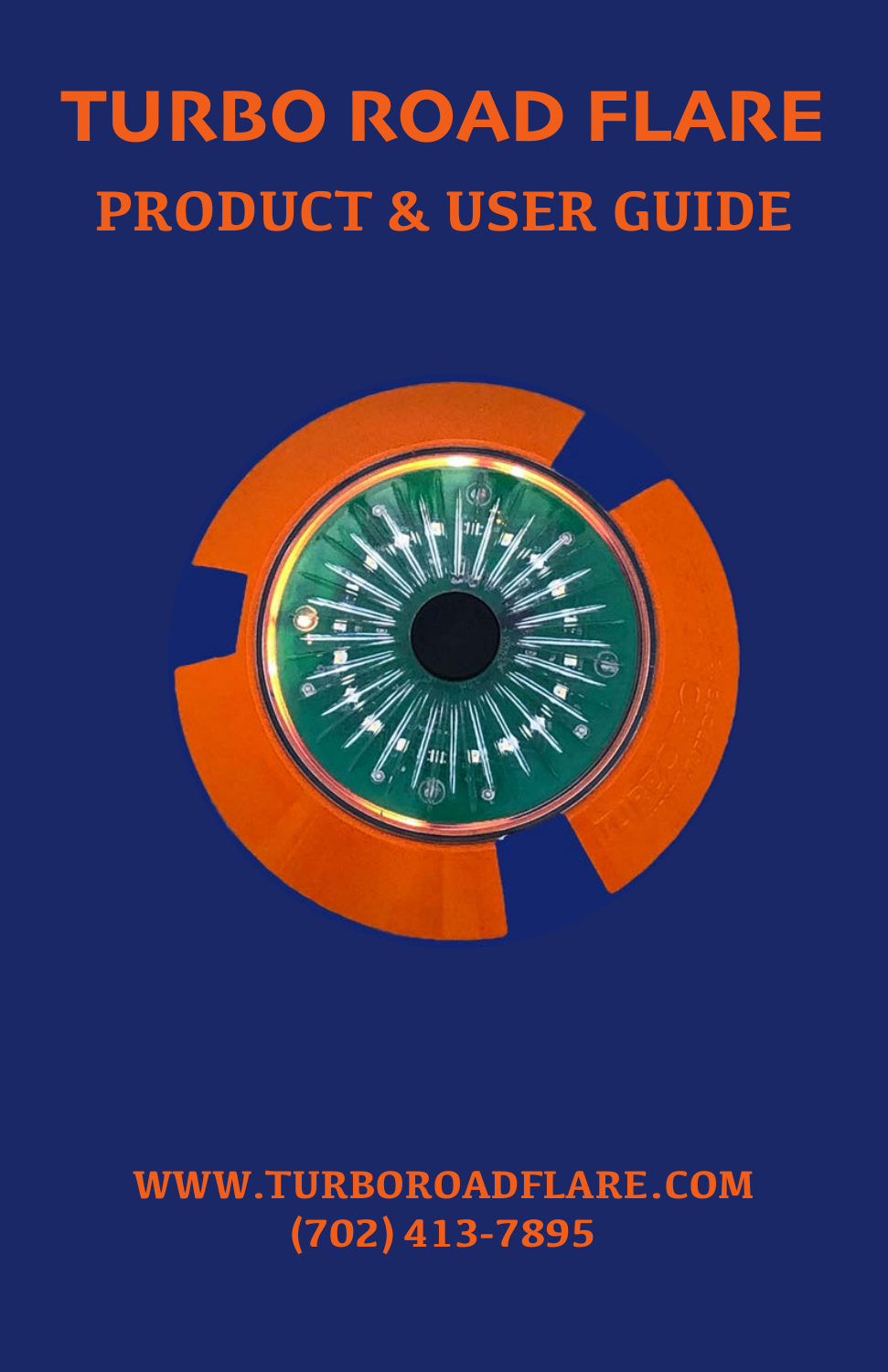# TURBO ROAD FLARE

**New state of the art electronic road flare. Can be used for traffic control, DUI check points, first responders, medical evacuations, or any other emergency where safety is important.**

 **The special emergency "flashlight" mode can light up the whole scene.**

**Turbo Road Flares are user friendly with five colors and three patterns to choose from.** 

**Each comes with either a cone adapter for traffic cones or a stand for upright deployment.**

**These are the safest, strongest, brightest, and greenest road flare. Worlds first electronic road flare with surface mounted LED technology.**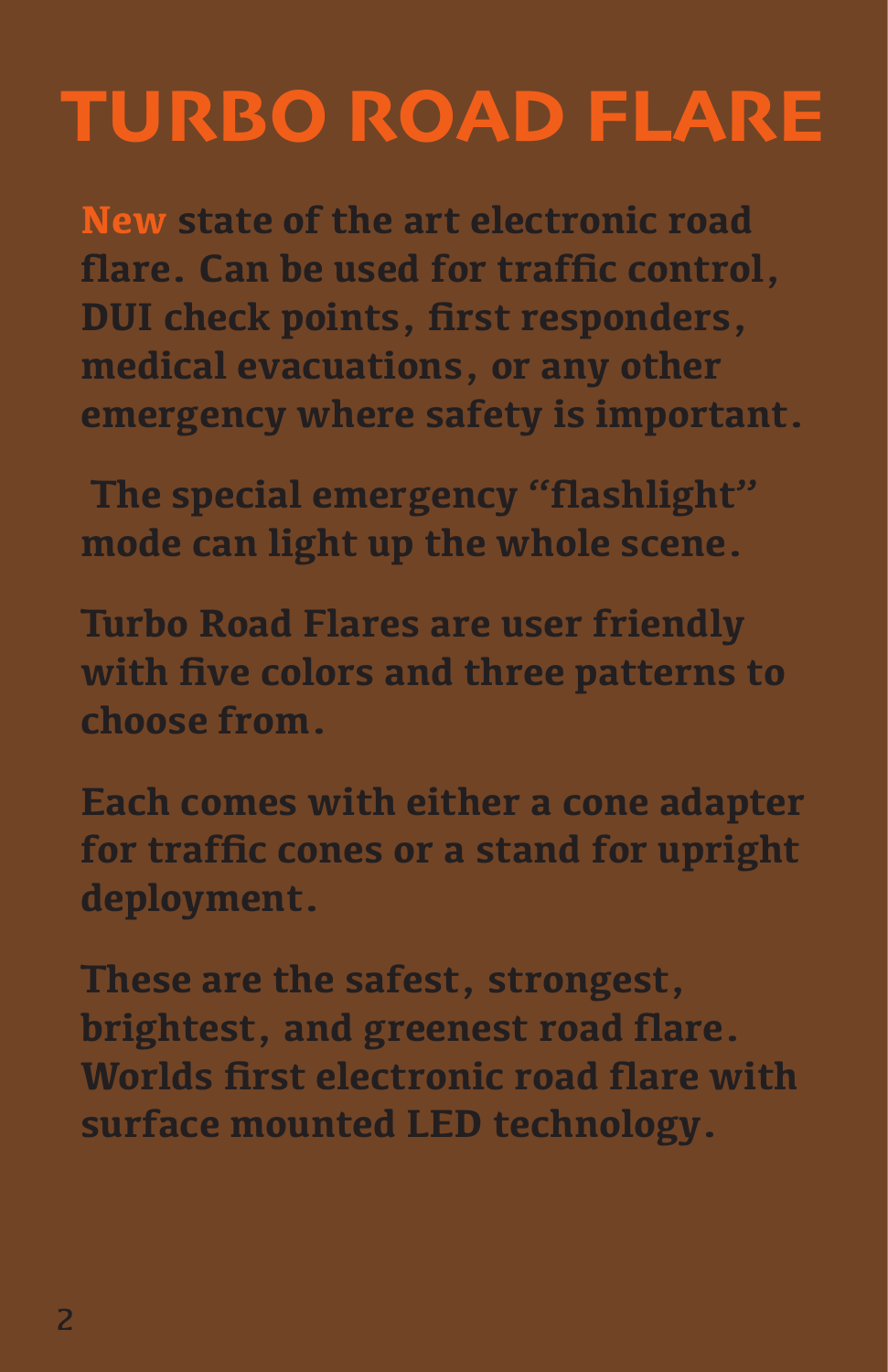## **YOUR CHOICE OF COLOR**











**OR LIGHT UP THE WHOLE WITH SCENE FLASHLIGHT MODE**

#### **THREE FLASHING PATTERNS**

- **• Flashing**
- **• Single Light Chasing**
- **• Four Light Chasing**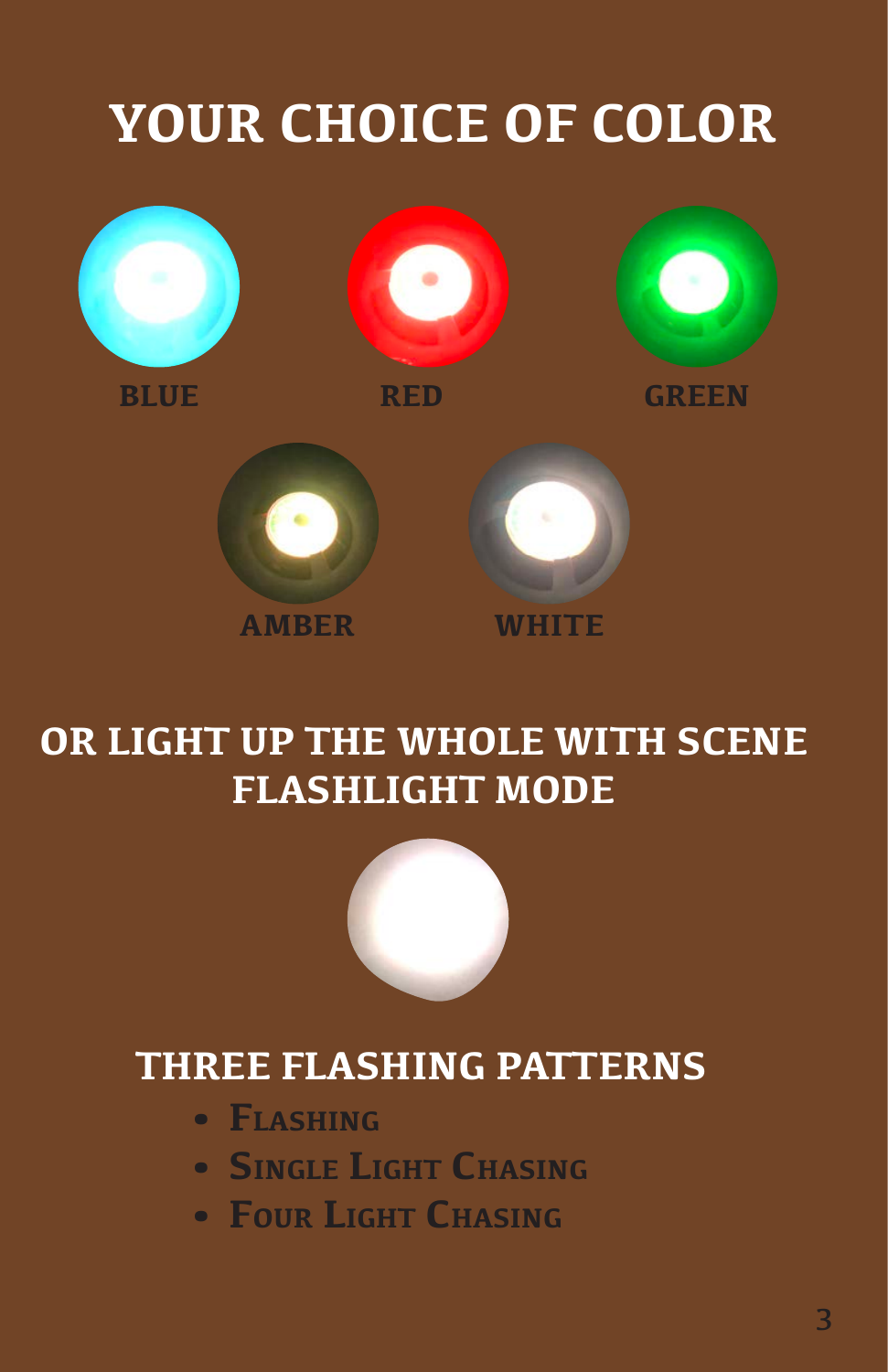## ANATOMY OF TURBO ROAD FLARE





#### **Figure 3**

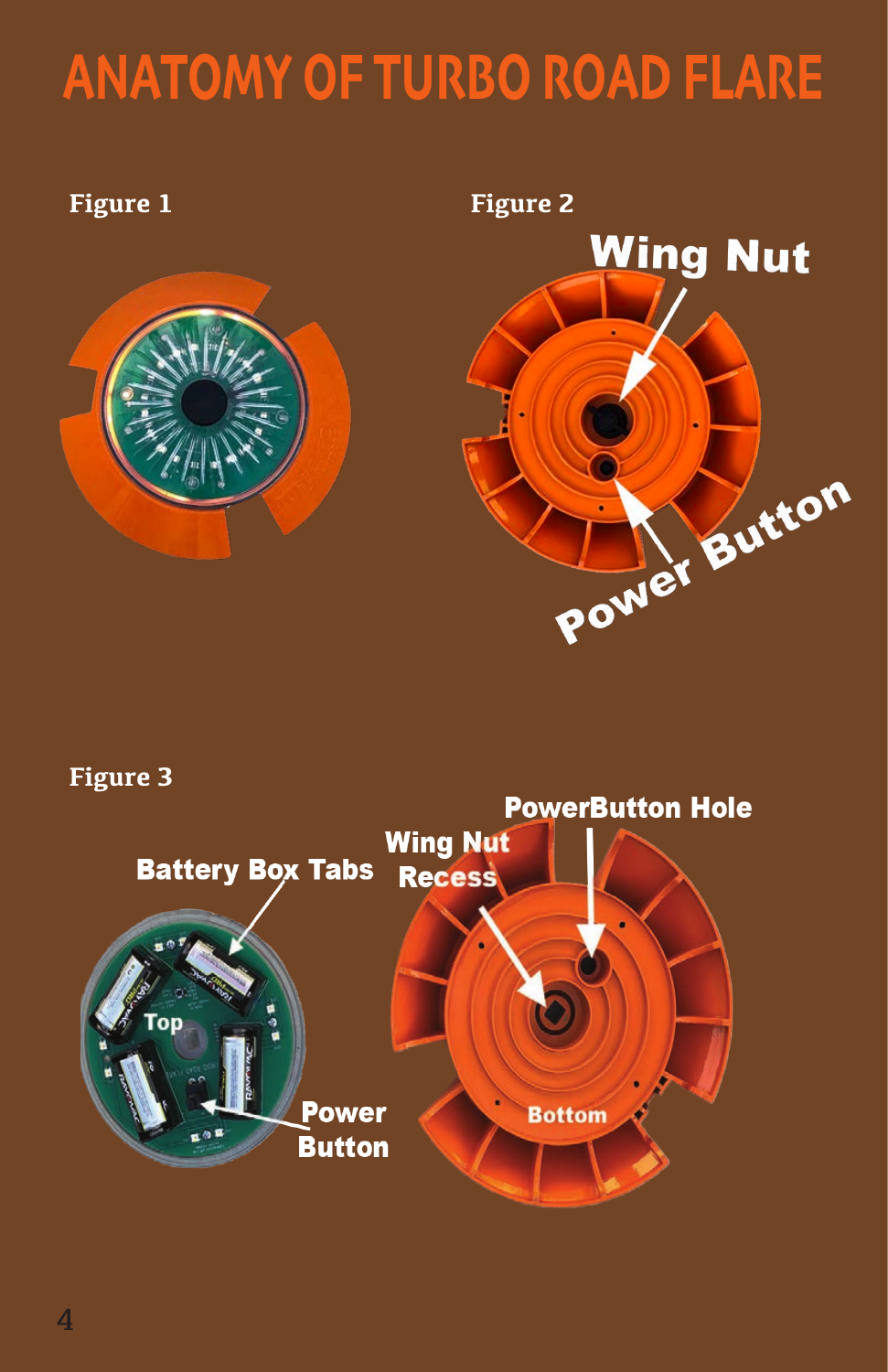#### **BATTERY REPLACEMENT**

- 1. Turn unit upside down on the palm of your hand. (Figure 2)
- 2. Remove wing nut by turning counterclockwise. The bolt may be removed, or you make leave it in place in the palm of your hand. (Figure 2).
- 3. Separate bottom from top cover. (Figure 3). Power switch boot will remain attached to bottom.
- 4. Remove old batteries and discard according to local, state, or federal laws.
- 5. Install new alkaline batteries by slightly separating battery box tabs. (Figure 3)
- 6. Make sure batteries are secure inside each of the four battery boxes. The battery box tabs are designed to assist in holding batteries in place during impact.
- 7. Press the power botton (Figure 3) to insure batteries are installed properly, and to set color or pattern. See section on "Changing Patterns and Colors" to change pattern or color. Then turn off to reassemble the unit.
- 8. To reassemble place top and bottom together, making sure that the power button aligns and goes into the power button hole. (Figure 3)
- 9. If the bolt was removed place it back through the top until you can see it in the wing nut recess. Install the wing nut on the bolt by turning clockwise until unit is snug.
- 10. Unit is now ready to deploy.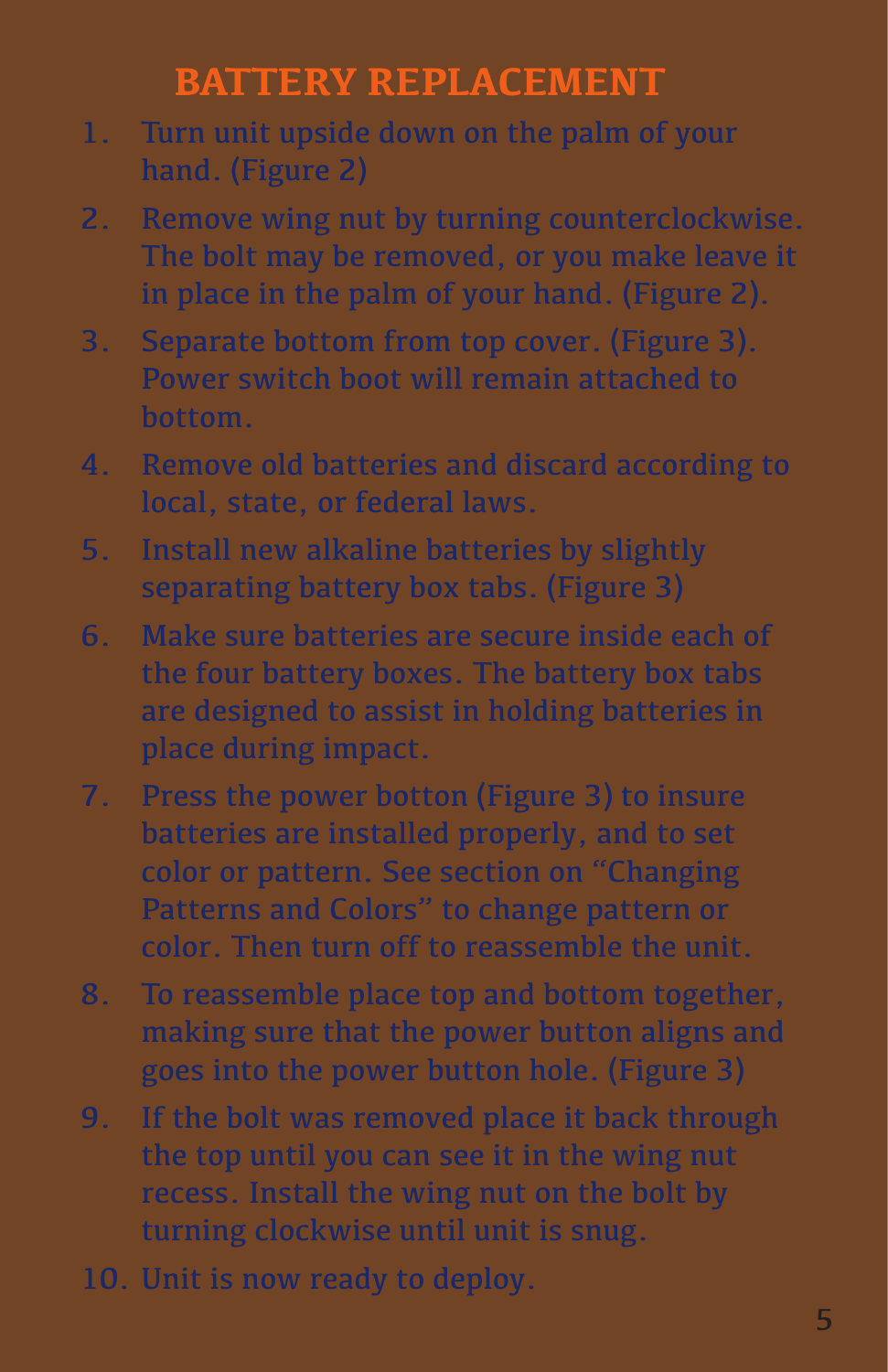#### **TOP COVER ANATOMY**

#### **Figure 4**



Turn the unit on by pressing the Power Switch. When the unit is turned off, by pressing the Power Switch, the unit will remember the color and pattern used the next time it is powered on. To change the color or pattern follow the instructions on the following page.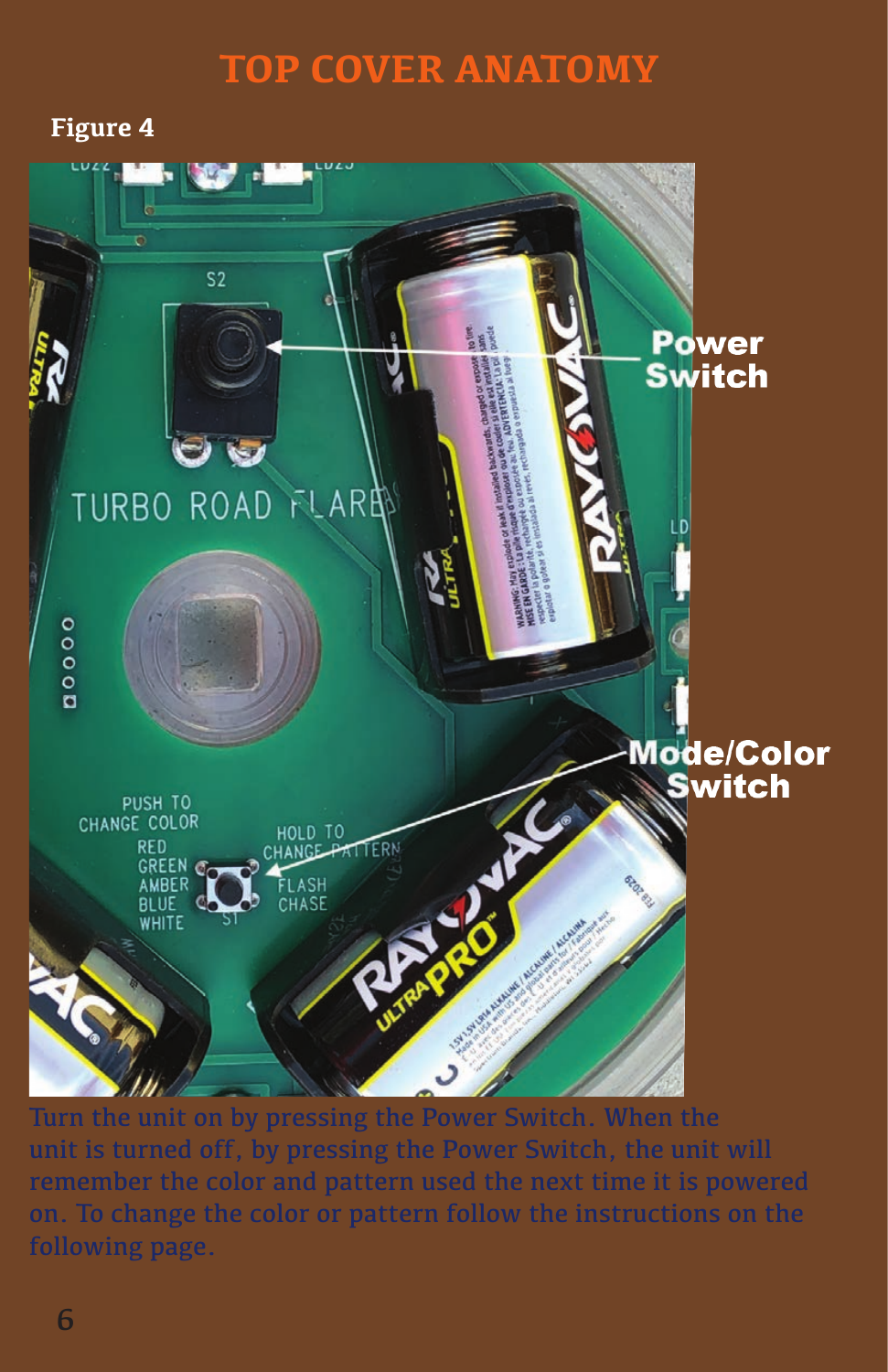#### **CHANGING COLORS AND PATTERNS**

- 1. Turn unit upside down on the palm of your hand. (Figure 2)
- 2. Remove wing nut by turning counterclockwise. The bolt may be removed, or you make leave it in place in the palm of your hand. (Figure 2).
- 3. Separate bottom from top cover. (Figure 3). Power switch boot will remain attached to bottom.
- 4. Refer to Figure 4 and locate the Power Switch and the Mode/Color Switch.
- 5. Press the power botton to turn on the unit.
- 6. A quick push of the Mode/Color Switch will change colors. The color order is red, green, amber, blue, white, then flashlight.
- 7. Holding the Mode/Color Switch down for 3-4 seconds will change the pattern. The patterns are single light chase, four light chase, and flash. Each 3-4 second hold will advance to the next pattern.
- 8. After selecting the desired color and pattern reassemble the unit. Place top and bottom together, making sure that the power button aligns and goes into the power button hole. (Figure 3)
- 9. Install the wing nut on the bolt by turning clockwise until unit is snug.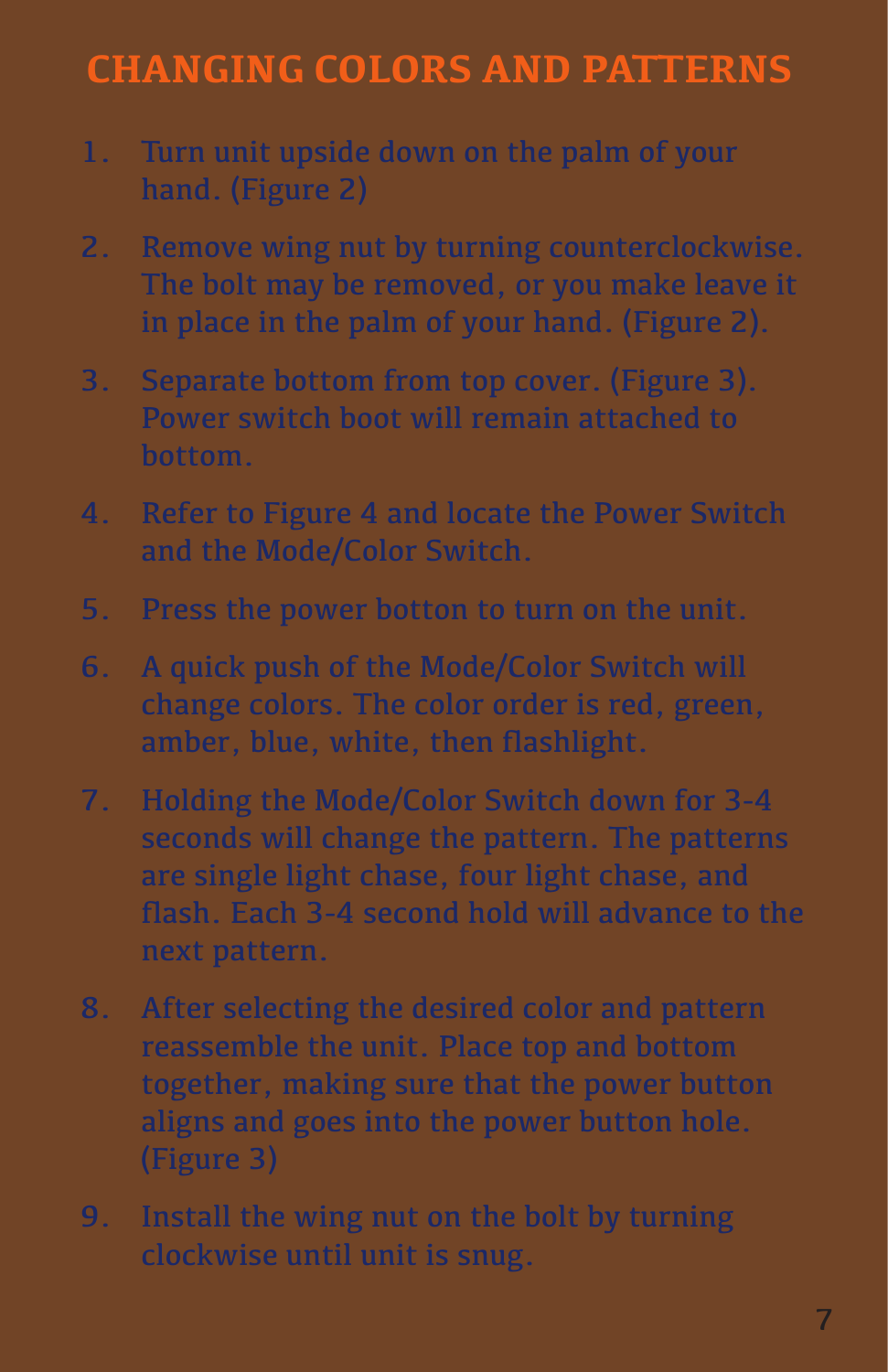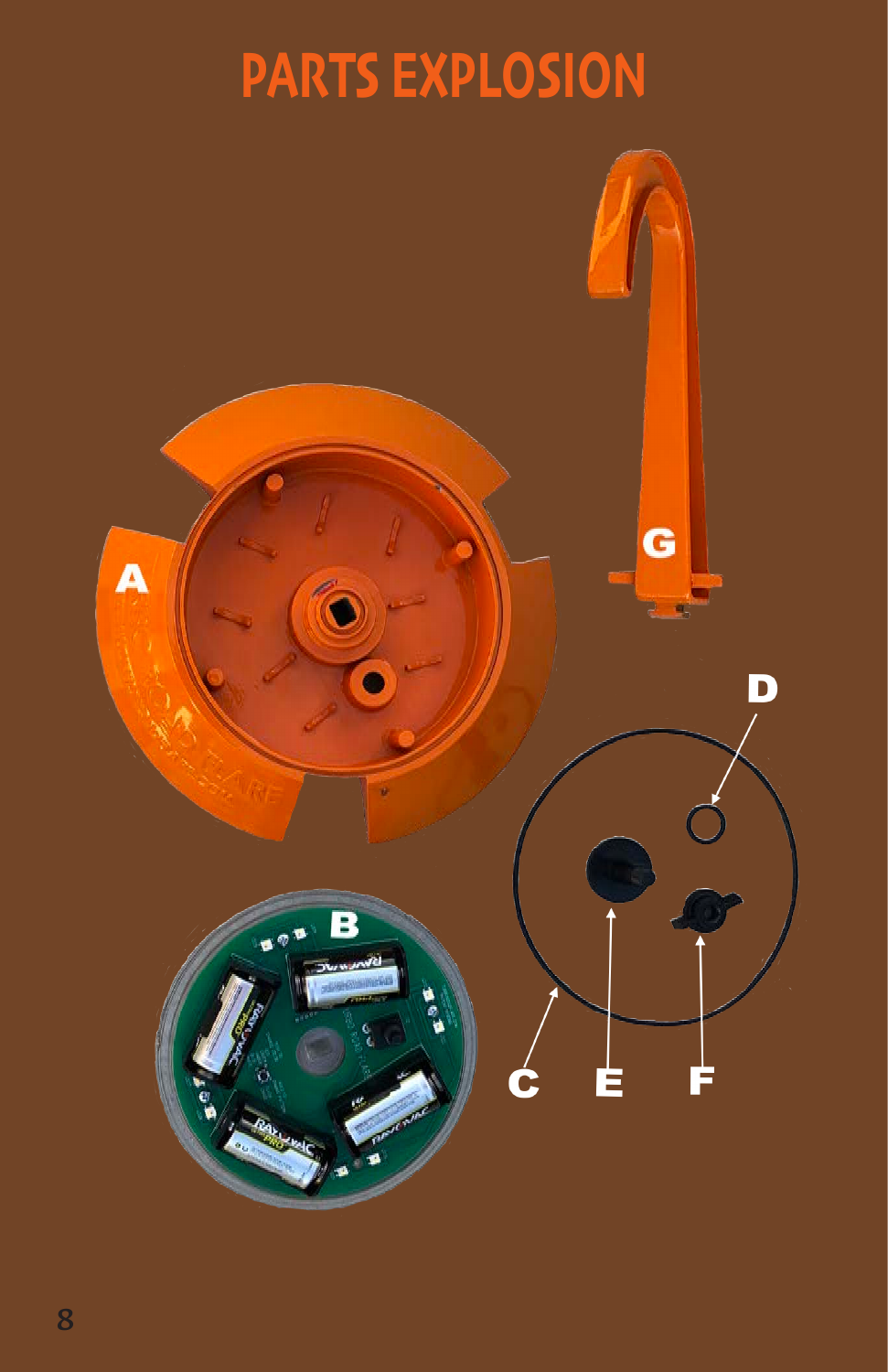# PARTS LIST

| <b>Letter</b> | <b>Description</b>              | <b>Part Number</b> |
|---------------|---------------------------------|--------------------|
| $\mathbf{A}$  | <b>TRF Base</b>                 | TRF-Base-001       |
| B             | <b>TRF Top Assembly</b>         | <b>TRF-TA-001</b>  |
| $\mathsf{C}$  | Large O-Ring                    | <b>TRF-LOR-001</b> |
| D             | <b>Small O-Ring</b>             | <b>TRF-SOR-001</b> |
| E             | <b>Bolt</b>                     | TRF-Bolt-001       |
| F             | <b>Wing Nut</b>                 | <b>TRF-WN-001</b>  |
| G             | <b>Cone or Door Hook</b>        | TRF-Hook-001       |
| н             | <b>TRF Stand</b><br>(not shown) | TRF-STD-001        |